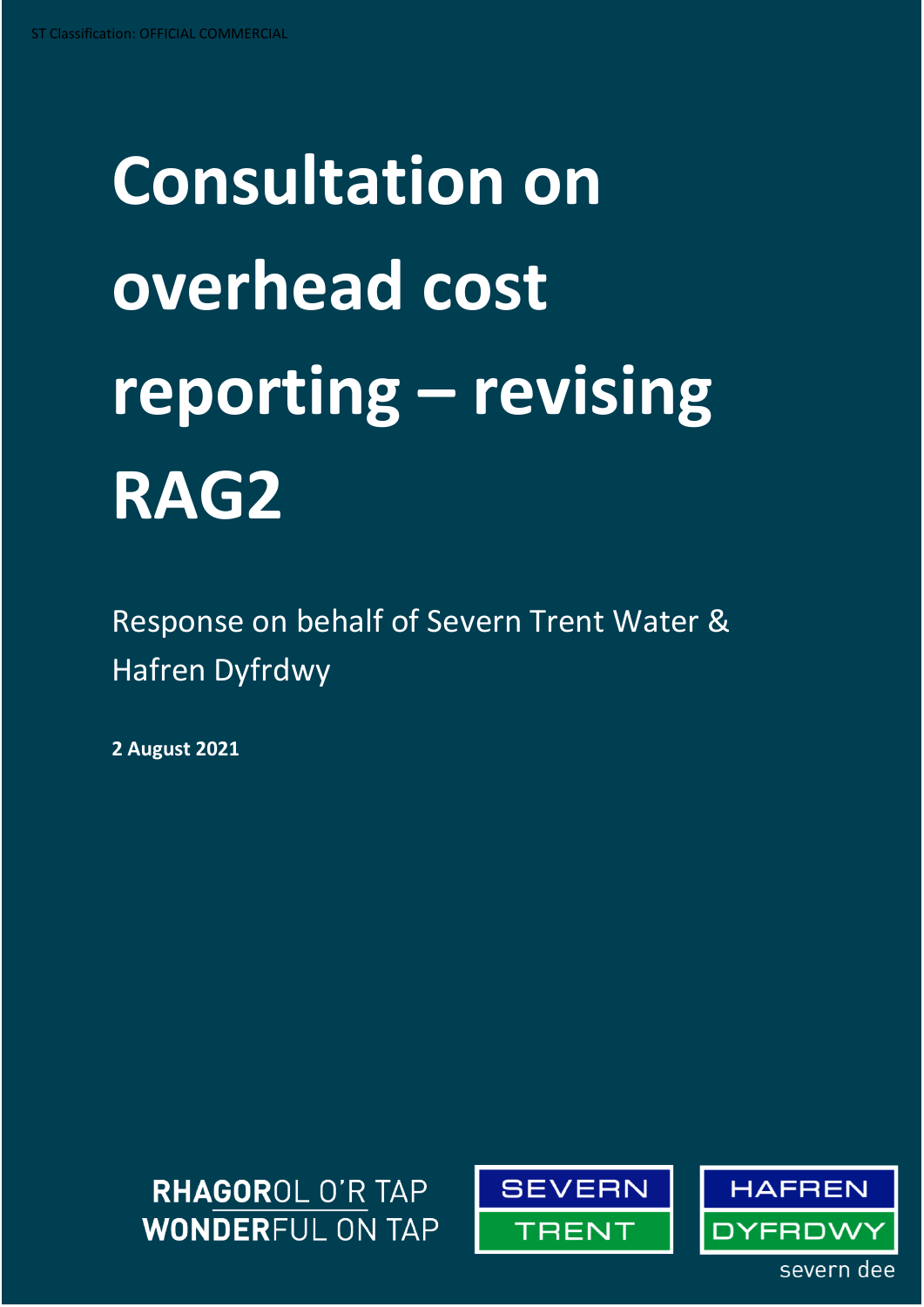ST Classification: OFFICIAL COMMERCIAL

#### **Contents**

| <b>Executive Summary</b> | $\sim$ |
|--------------------------|--------|
|                          |        |

Responses to questions 1-4 3

1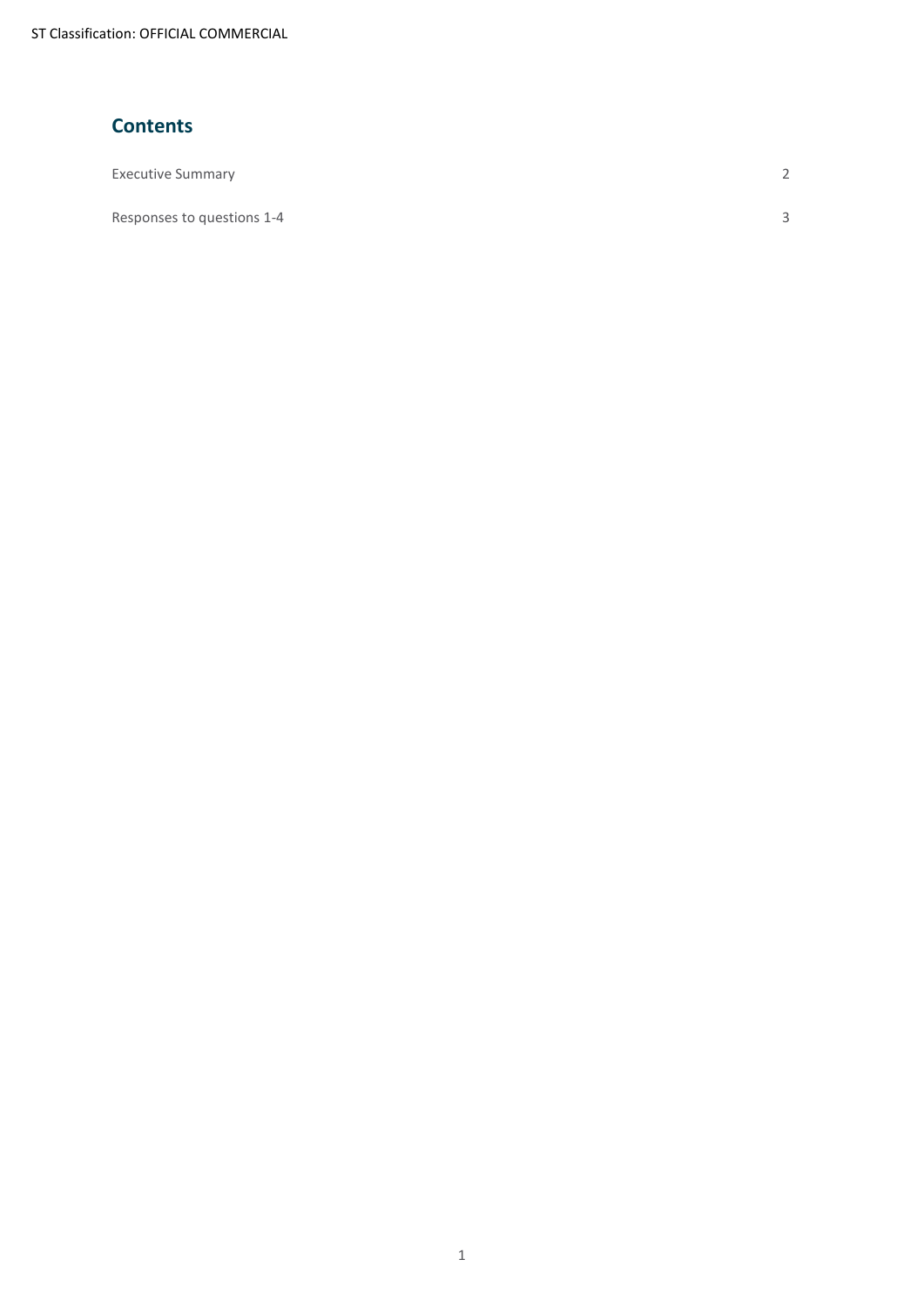# **Consultation on overhead cost reporting – revising RAG2**

This response is provided on behalf of both Severn Trent Water and Hafren Dyfrdwy. In the document, references to "we" or "our" should be read as referring to both companies. Where necessary we have referenced the individual companies within our response to make clear where the response is not relevant to both companies.

#### **Summary Response**

We welcome this opportunity to comment on Ofwat's proposals for "Overhead cost reporting – revising RAG2" and have set out our responses below.

We have provided answers to the four consultation questions below.

We are supportive of the updates to RAG2 and the introduction of Developer Services as a price control for PR24 and AMP8. The proposed updated RAG 2.09 includes developer services as a price control, although such a change will not take effect until AMP8. We believe that the RAGs for reporting during AMP7 should only reference those price controls that exist during AMP7. Information on Developer Services that is required to support the shadow reporting for PR24 should be collected under an information notice...

If you have any queries or wish to discuss the response in more detail, please do not hesitate to contact.

Rob McPheely Group Financial Controller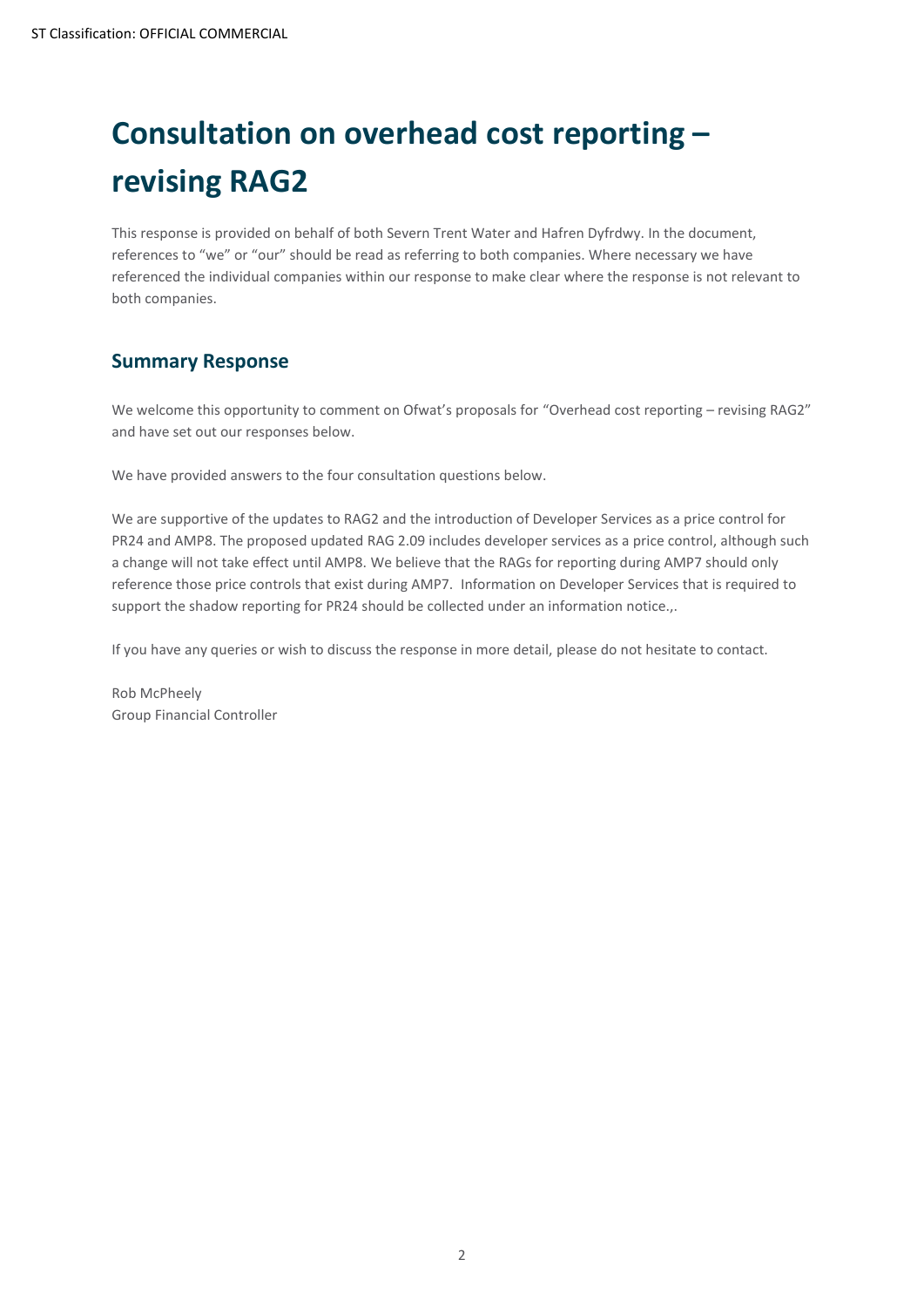#### **Q1. Do you agree with the guidance that we propose adding to RAG2?**

We support the updated structure and additional clarity to RAG2, as it provides a more logical and consistent layout to the document.

However, we do not consider it to be appropriate to require reporting of a new price control that was not included in the previous Price Review, (Developer Services) during the AMP. Companies are required to prepare their APRs in accordance with the RAGs in force at the time. If Developer Services is included in RAG2 as a price control, Companies will be required to prepare the APR with Developer Services as its own price control. This would not be in line with the PR19 Final Determinations.

Based on the wording in the consultation, our interpretation is that it is not Ofwat's intention for companies to report in the APR with this additional price control from APR22. As such, we do not believe it is appropriate for the line item in table regulation costs to be updated to tenths.

In our view section 6 should reflect the price controls covered by the PR19 Final Determination. However, we do support the collection of Developer Services data for shadow reporting for PR24 and believe that this could best be achieved in a separate process outside the APR

For more information, please see our response to question 4.

## **Q2. Are the 'general and support' categories carried over from RAG 2.08 still appropriate? If not, then what should we use instead?**

We consider the list of general and support categories to be comprehensive, with no obvious omissions.

The presence of "Other general and support costs" provides the flexibility if a new category was required, and we do not believe any further updates are required.